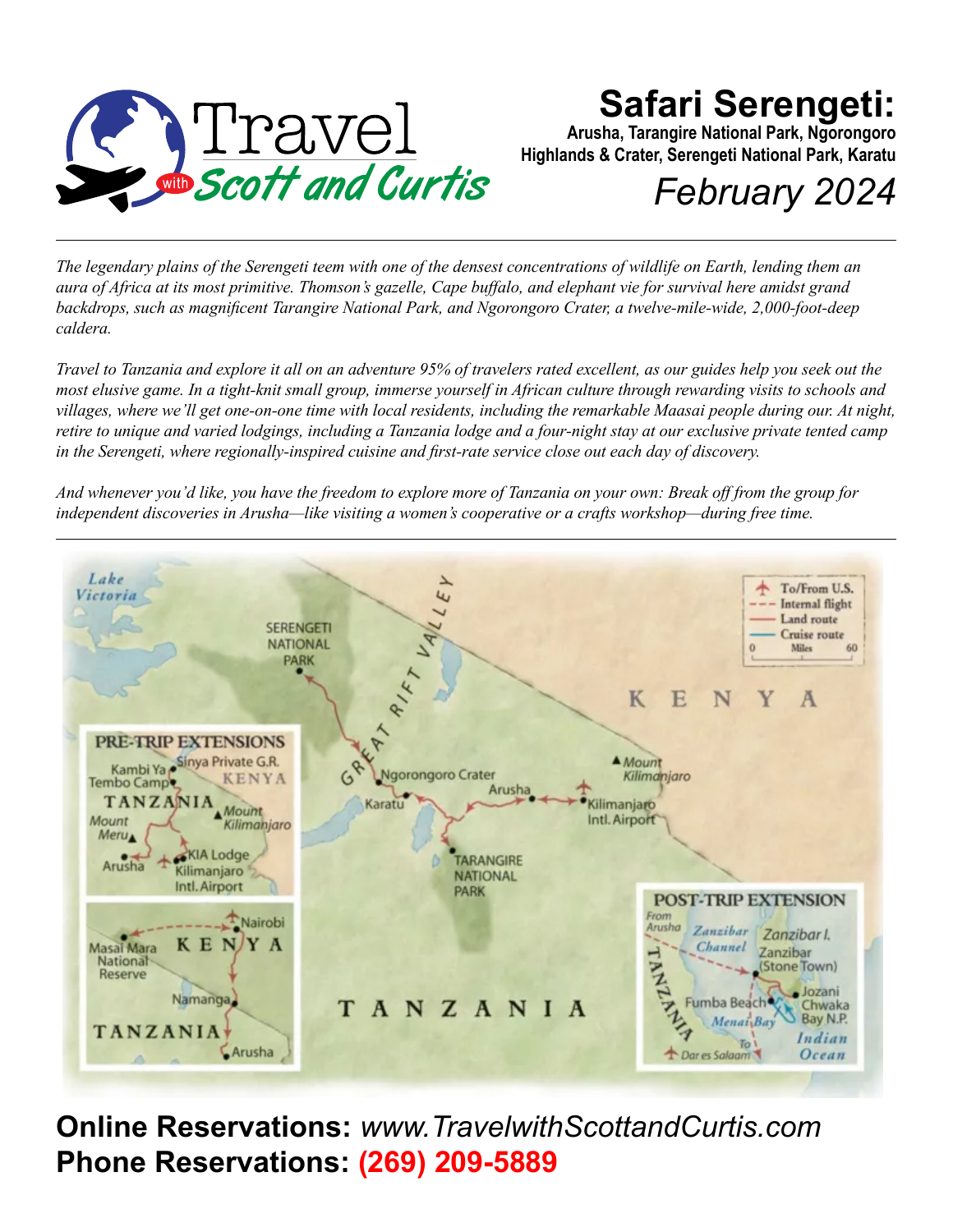#### **Snapshot Itinerary: Safari Serengeti**

**Travel Dates:** *February 2024*

**Day 1 – Depart U.S.**

**Day 2 – Arrive in Arusha, Tanzania • Transfer to lodge**

**Day 3 – Arusha • Visit Safe Water Ceramics • Controversial Topic: The persecution of Tanzanian albinos with Sister Martha Mganga & Jumanne Idd**

**Day 4 – Overland to Tarangire National Park • Visit Maasai market • Game-viewing drive**

**Day 5 – Game viewing in Tarangire National Park**

**Day 6 – A Day in the Life of a Maasai village in Tarangire • Controversial Topic: Female genital mutilation with Chief Lucas Longidare & female educator Naseku Gendo • Visit Mto Wa Mbu village • Transfer to Karatu**



**Day 7 – Overland to Serengeti National Park • Game-viewing**

**Day 8 – Explore Serengeti National Park**

**Day 9 – Optional Sunrise Safari & Hot Air Balloon Ride • Controversial Topic: The struggle of "buffer zone" communities with park guides Koroso Mwita & Fred Shirima • Enjoy Serengeti game-viewing drives**

**Day 10 – Enjoy Serengeti game-viewing drives**

**Day 11 – Overland to Ngorongoro Crater • Gameviewing • Overland to Karatu**

**Day 12 – Ngorongoro Highlands & Karatu • Grand Circle Foundation visit: Local primary school • Iraqw village visit**

**Day 13 – Overland to Arusha • Controversial Topic: The marginalization of disabled people in Tanzania with community members and Shanga House employees • Return to U.S.**

**COVID-19 UPDATE:** Your health and safety is our #1 priority. In partnership with our travel providers Great Circle Travel and OAT, we are monitoring the COVID-19 situation daily, including how it may impact future travel plans. If any changes are made, we will do our best to alert you as soon as possible. If you have questions in the meantime, please call Curtis Whitaker during regular business hours at **(269) 209-5889**. Thank you!